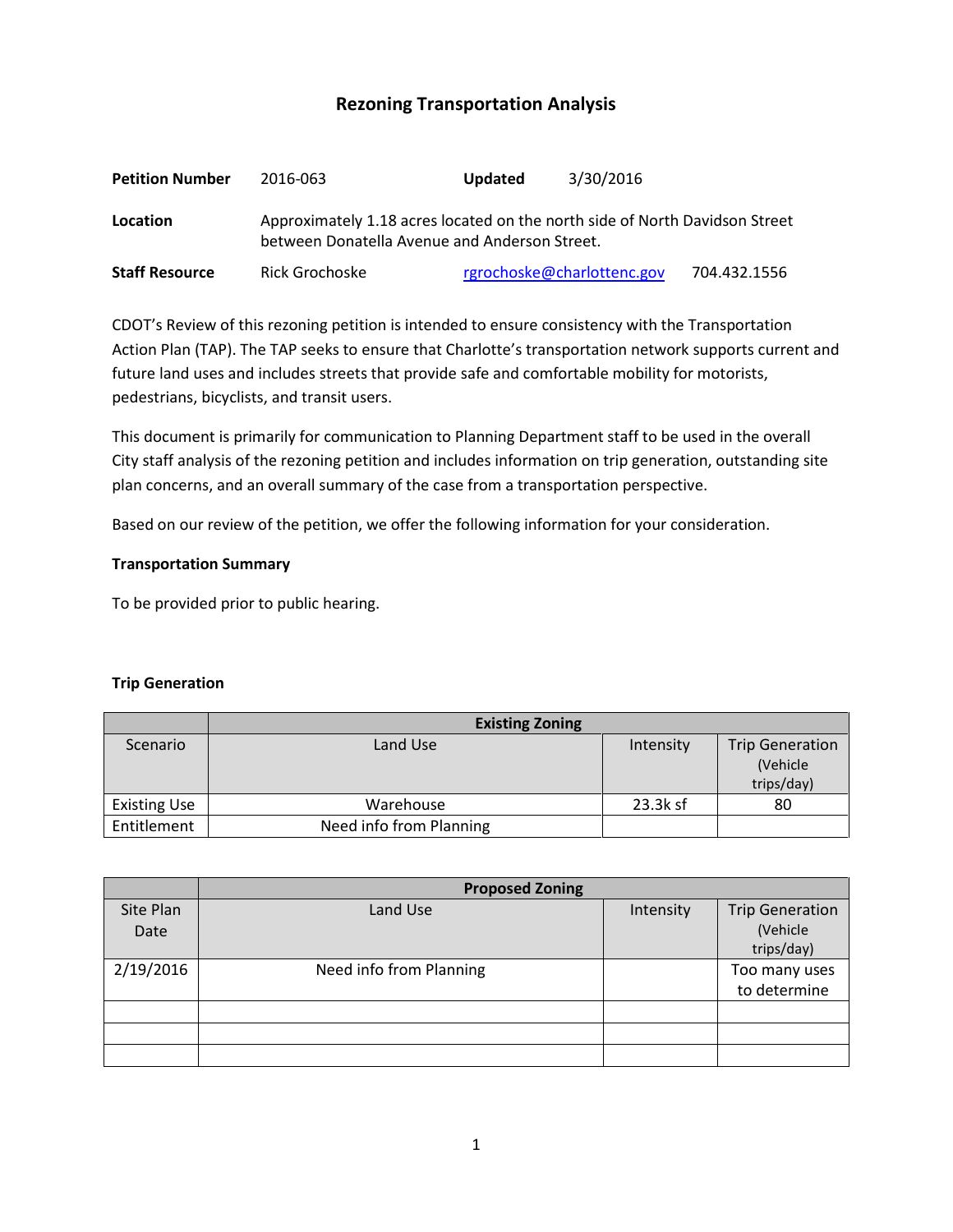## **Curbline**

The proposed zoning district has a setback measured from an existing or proposed future curbline. Existing curbline can remain as is; however the western portion of the site's curbline will be relocated with NCDOT's approved U-5008 North Davidson Construction Plans.

## **Resolved Issues**

## **Outstanding Issues**

- 1. The site plan needs to be revised to dedicate R/W 2' behind proposed sidewalk on North Davidson Street. The revised site plan needs to depict both existing and proposed right-of-way lines.
- 2. The petitioner has received NCDOT's approved construction plans to close the existing East Craighead Rd. RR at-grade crossing and realign North Davidson Street west of 3629 North Davidson St. The petitioner needs to revise the site plan to provide similar streetscape improvements along the site's North Davidson Street frontage. The site plan needs to be revised to depict on-street parallel parking incorporated within the planning strip (i.e. street trees planted between every two (2) consecutive on-street parking spaces) and a 6' wide bike lane along the site's North Davidson Street's frontage. The petitioner will need to work with City Planning and Urban Forestry during the construction permitting process to ensure proper street tree planting areas.
- 3. CDOT understands NCDOT's Davidson/Craighead intersection construction is schedule to be completed in September 2018, after the subject site is open for business and after CATS BLE 2017 operational date. Therefore the petitioner needs to coordinate closely with both CATS Sr. Project Manager Jill Brim (704-366-2267) and NCDOT's Resident Engineer Mr. Kevin Bridges (980-523-0080) during the site's rezoning and construction permitting process. The site's proposed North Davidson Street driveways may need to be revised during the permitting process.
- 4. CDOT recommends the petitioner revise the site plan to provide additional hardscape pavement material between the back of the proposed 8' sidewalk and the building vs. small intermittent grass strips and the internal sidewalks. City Planning needs to be consulted to define the additional hardscape areas, behind the proposed public sidewalk.
- 5. CDOT requests the petitioner work with CDOT during the permitting process regarding the possibility to enlarge and reconfigure the proposed on-site parking lot. Due to the NCDOT's construction project existing public right-of-way may be available for abandonment, if so CDOT would like to reduce access to the proposed parking lot to one site driveway.

## **Advisory Information**

The following are requirements of the developer that must be satisfied prior to driveway permit approval. We recommend that the petitioner reflect these on the rezoning plan as-appropriate.

1. According to the City of Charlotte's Driveway Regulations, CDOT has the authority to regulate/approve all private street/driveway and public street connections to the right-of-way of a street under the regulatory jurisdiction of the City of Charlotte.